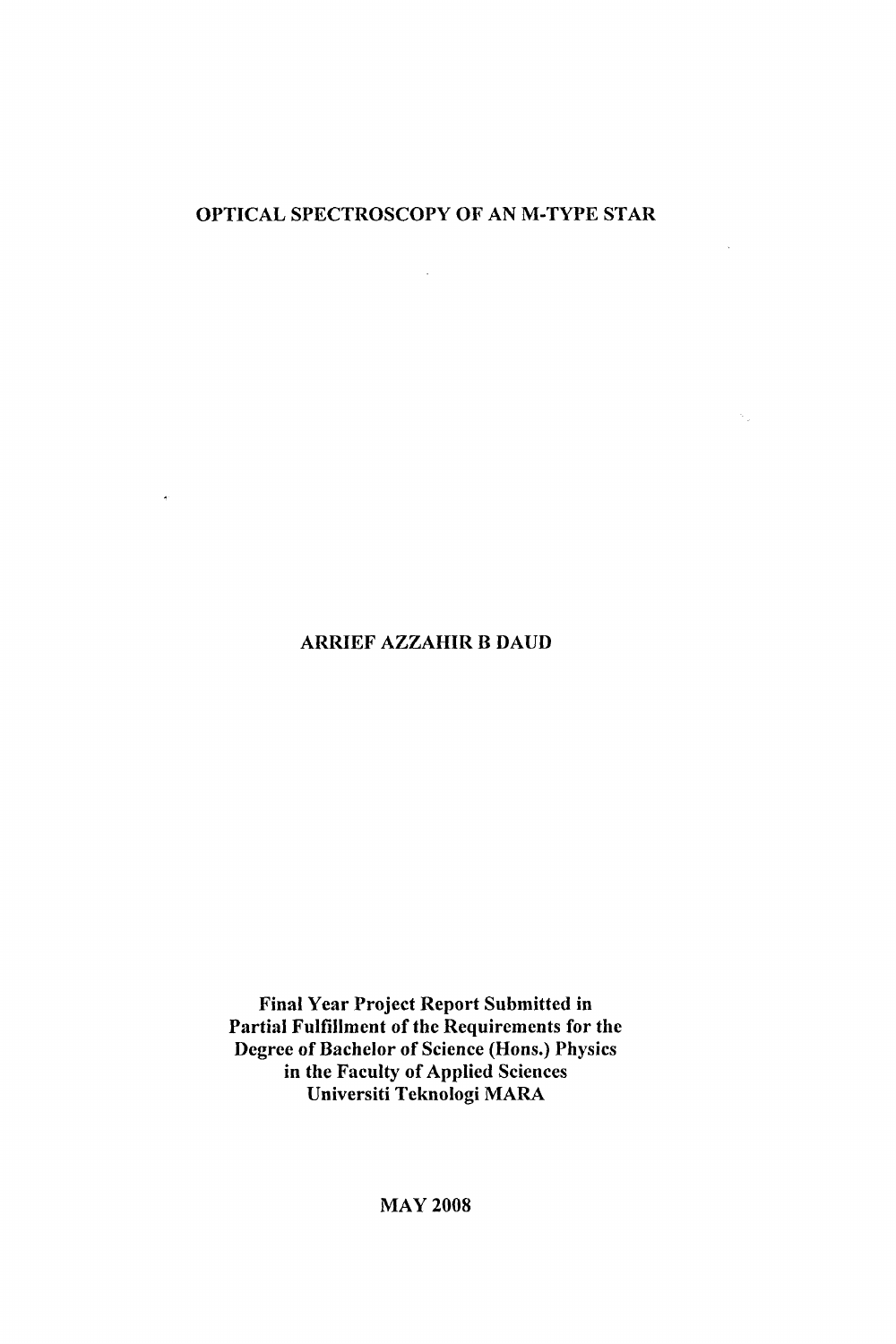This Final Year Project Report entitled **"Optical Spectroscopy of an M-Type star"** was submitted by Arrief Azzahir Bin Daud, in partial fulfillment of the requirements for the Degree of Bachelor of Science (Hons.) Physics, in the Faculty of Applied Sciences, and was approved by

Siti Jamiah Binti Mohamad Yob Supervisor B. Sc. (Hons.) Physics Faculty of Applied Sciences Universiti Teknology MARA 40450 Shah Alam Selangor

Mohd *Vusoff* Theeran Project Coordinator B. Sc. (Hons.) Physics Faculty of Applied Sciences Universiti Teknology MARA 40450 Shah Alam Selangor

**Jbdk\*^r~>** 

Dr. Muhd Zu Azhan Bin Yahya Head of Programme B. Sc. (Hons.) Physics Faculty of Applied Sciences Universiti Teknology MARA 40450 Shah Alam Selangor

 $20/5/08$ Date: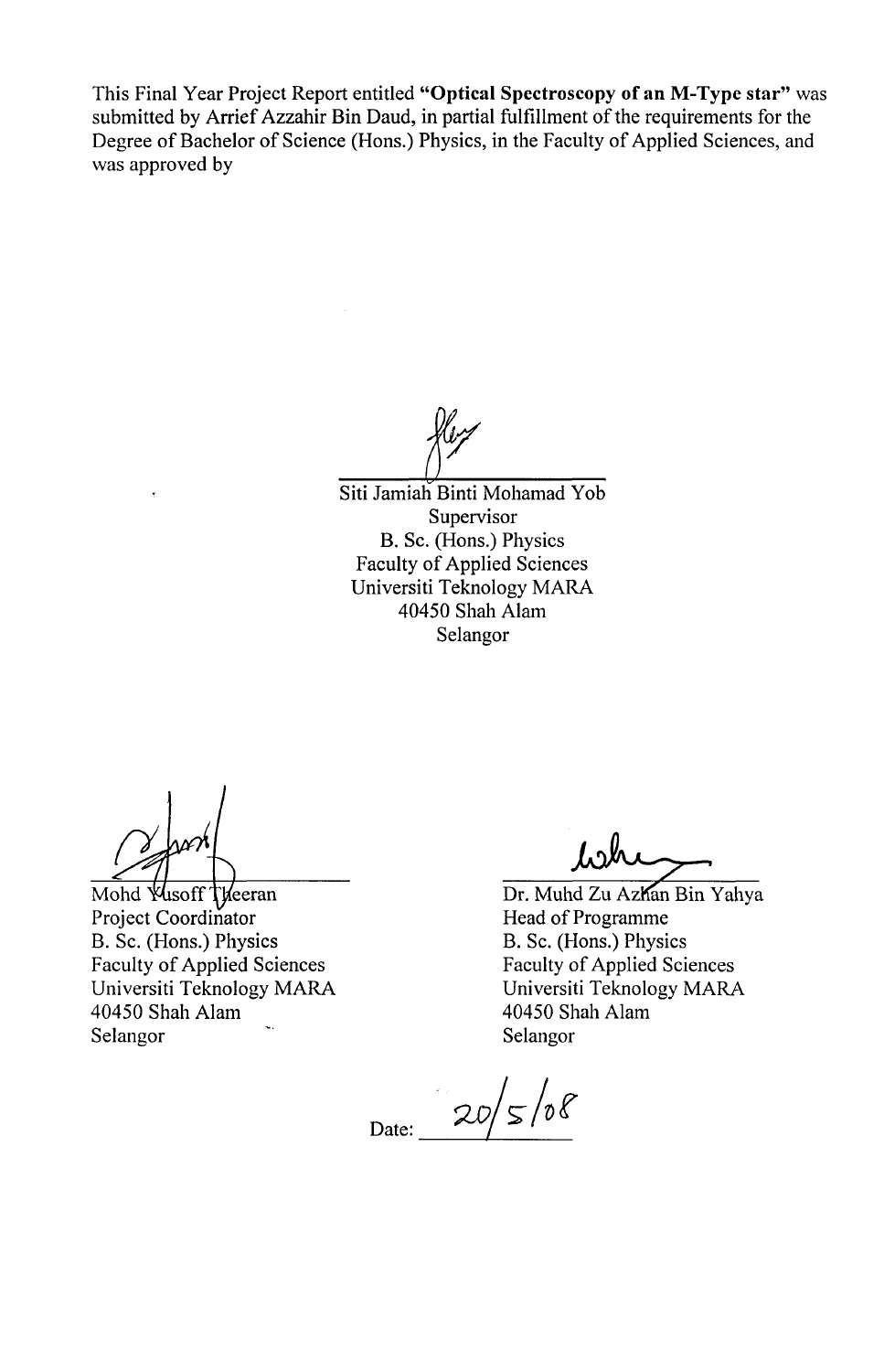### ACKNOWLEDGEMENTS

In the name of Allah, the most benevolent and the most merciful.

First and foremost, all my thanks to The Allah Almighty for giving me strength physically and mentally in completing this project. I would like to express my sincere gratitude and appreciation to my supervisor, Cik Siti Jamiah binti Mohamad Yob for her guidance, advice and comment and to share her time. Not to be forgotten, to En Kazarman b Ahmad, Langkawi National Observatory staff, thanks for your willingness to support our group during our observation session on the  $22<sup>nd</sup>$  to  $28<sup>th</sup>$  December 2007.

Last but not least, my parents, that fully supported me mentally and financially, always encourage me and believe in what I am doing, thank you so much. And not forgotten, to my friends who help me directly or indirectly throughout this proposal. Thank you for your kindness.

May Allah S.W.T bless all of you.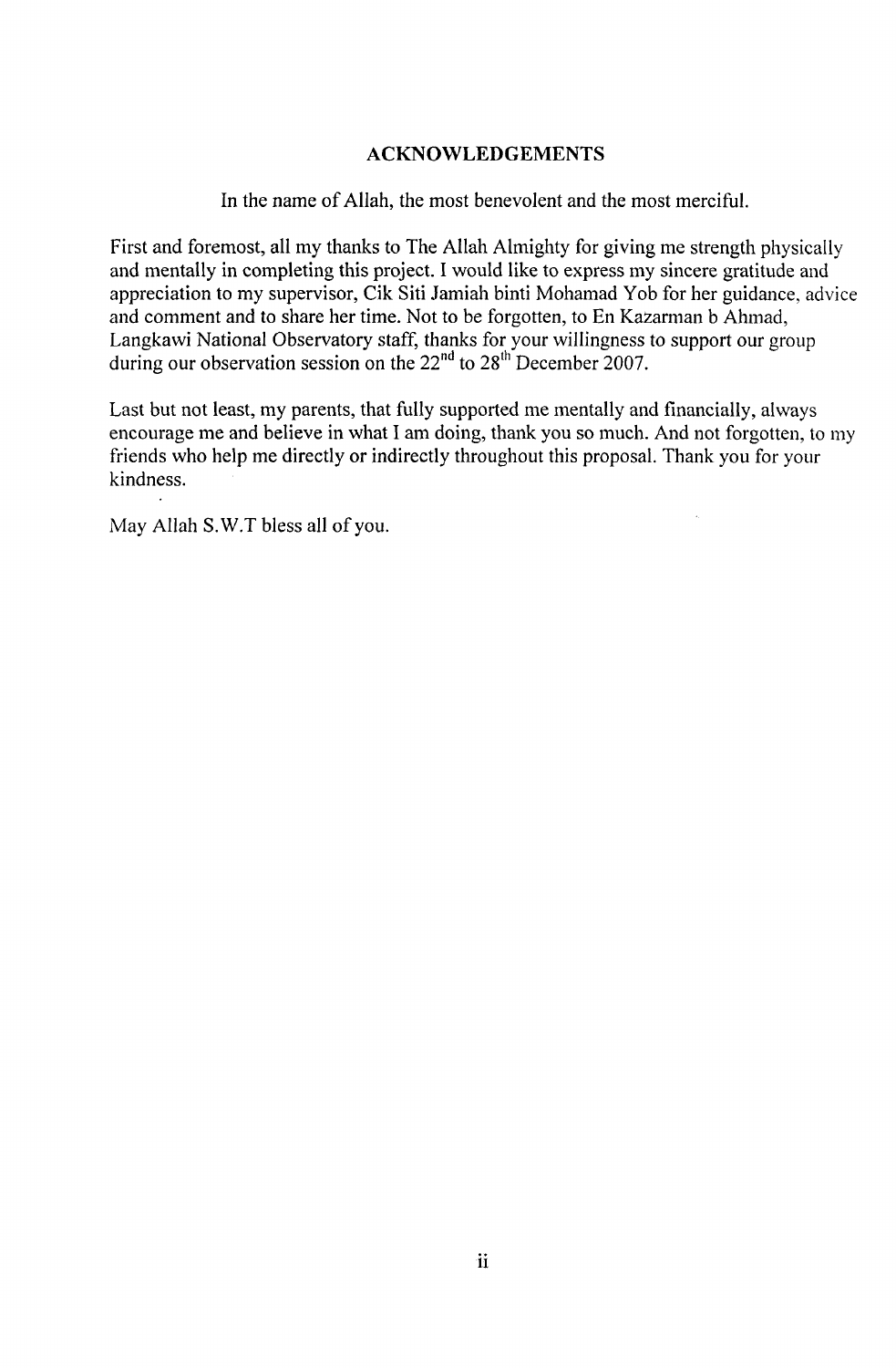#### **ABSTRACT**

#### **OPTICAL SPECTROSCOPY OF AN M-TYPE STAR**

In this research, the researcher performs the astronomical spectroscopy of an M-type star aided by 20 inch telescope, CCD and spectrograph. The researcher were successfully obtained absorption lines spectrum of the M-type star (Betelgeuse) at 3 different ranges and exposure time. Analysis of the M-type star spectrum resulting 7 TiO (at 5409.483, 5823.811, 5753.659, 6126.678, 6181.934, 6221.255, 6326.464 A), 3 Fe (at 5806.795, 6412.544, 6422.108 A) and 2 Nal (at 5890.018, 5896.425 A) absorption lines were identified in the M-type star spectrum. Analysis also shows that the radial velocity of the stars on the night of observation (22<sup>nd</sup> to 28<sup>th</sup> December 2007 at LNO) was +29.121 x 10<sup>3</sup> m/s means that the star was moving away from earth. The error in obtaining the spectra were reduced by lowering the CCD's temperature, subtracting the dark current and flat fielding the image obtained.